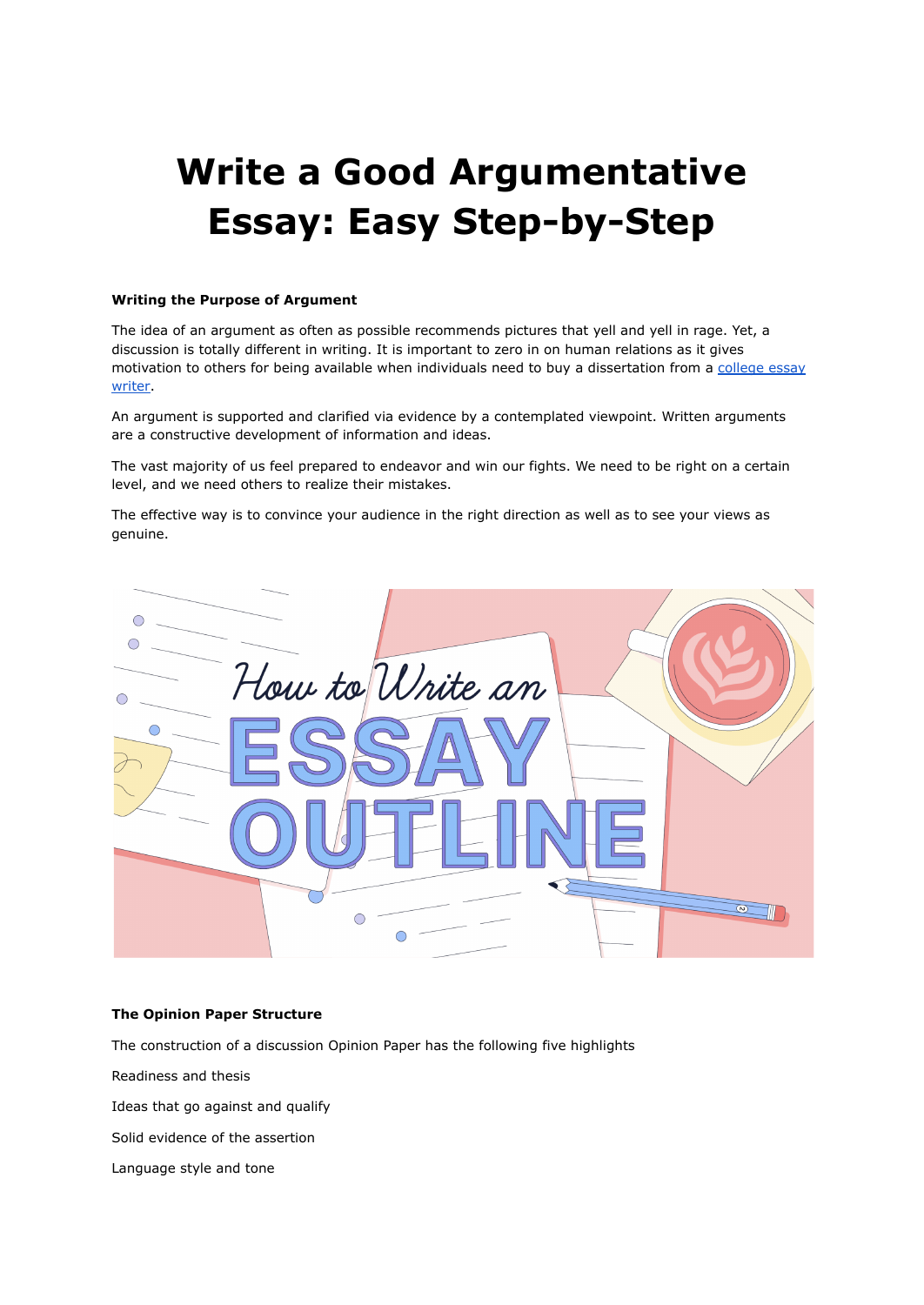A conclusive statement

### **Make a Thesis and an Introduction**

An essay writer begins the Opinion Paper with a dynamic introduction to the generally topic.Above all, it is important to realize that you ought to realize the pith of what you are describing in your essay by the writer when free essay writing [service](https://www.essaywriter.college/) writes a paper.

The thesis normally comes in the introduction someplace and gives the writer's views.

Recognizing the Conflict among Ideas and Limits

Since an argument entails different views about the topic, you should be certain to recognize these opposite considerations. The peruser ought to get the feeling that you are uncertain, or uninformed with regards to the opposite beliefs by avoiding ideas that conflict with your own.

It is therefore important the way in which you manage counterarguments, yet additionally consciously.

Then, at that point, in the last, you organize your positive arguments rhetorically, which permits you to defy considerations that disagree with your own, so you might counter those arguments in the remainder of the essay. Thus, rather than someone else, you let the peruser think about your case. The ultimate authority you have.

Recognizing viewpoints other than your own will assist with building more prominent credibility among you and the public. All along, they realize that you know about opposing opinions and are not terrified of giving them room.

Providing important and authentic information is the way to writing a decent report. It means I can't write like a writer without using efficient and reliable sources connected with the topic so i [need](https://www.sharkpapers.com/write-my-essay/is-it-possible-to-pay-someone-to-write-my-college-essay) [someone](https://www.sharkpapers.com/write-my-essay/is-it-possible-to-pay-someone-to-write-my-college-essay) to write my essay for me.

#### **Literary Biases**

Everybody has different proclivities on a scope of subjects. Instead of shiny dresses or pants, you could be inclined to pick dark rather than formal clothing. You might need to work at the night instead of in the morning or to work by deadlines instead of doing tasks ahead of time. These instances, be that as it may, do obviously highlight little prejudices, however by the by, show inclinations and views.

Written biases might be a benefit. It will permit you to communicate your own views, while at the same time standing toward unjustified views.

It is the ideal method for persuading your perusers to know what their inclination is, however remember that don't allow that precondition to blind you to the basic elements of effective argument; solid, reliable evidence and a polite and fair discourse from the opposing sides.

The strength of an individual biased methodology is that it might urge you to build a compelling argument.

If you are still befuddled with regards to your assignment you can take help from an essay writer [online](https://www.freeessaywriter.net/).

At the point when you invest in the subject, you will be more interested in the work. Likewise, the additional time and effort you deal with, the additional time you might spend and the better the final outcome is.

# **The Use of I in Writing**

Utilization of I while providing an free essay writing [service](https://www.essaywritingservice.college/) is a topic of discussion, and the acceptability of its utilization relies upon the instructors.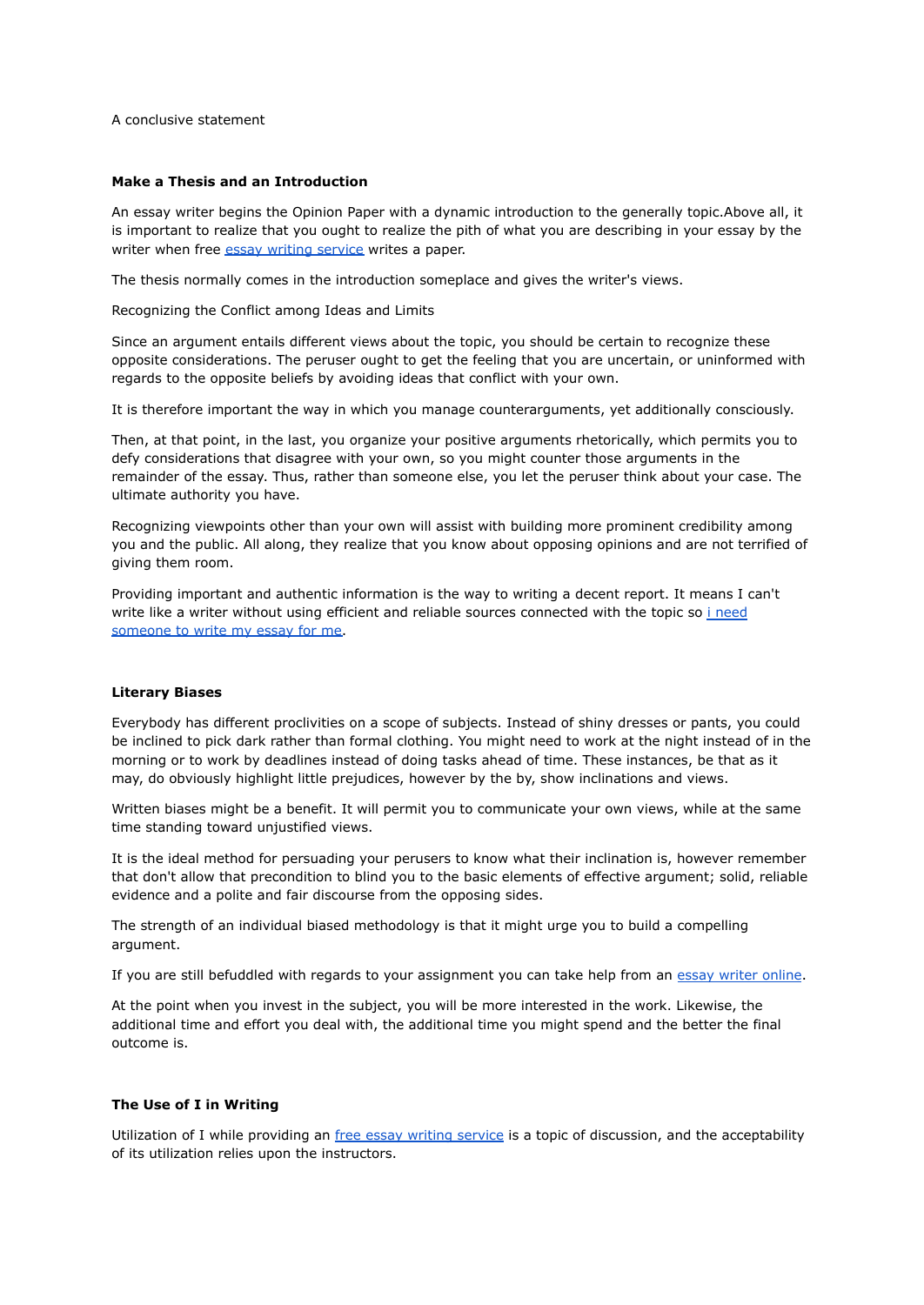Know that what I utilized in your writing might pose your viewpoint too prejudiced. Two main explanations exist:

The peruser is ultimately attracted to excessive repetition of any word-and not for the most part in a positive way.

Sound Arguments Development

## **In your Opinion Paper, utilize the following checklist for solid arguments:**

An attractive presentation

A sensible, particular hypothesis, evidenced by a variety of evidence coming from respectable sources

Conscious acknowledgment and clarification of contradictory views

A linguistic style and tone suitable for the issue and the public

Recognition of the limitations of the argument

A conclusion that summarizes the article appropriately and fortifies the thesis

#### **Reality and Opinion**

Realities are claims with objective information which can certainly be verified. The reality is that the statement is entirely right. The assertion can be said to be valid or false in different words.  $2 + 2$  Equals 4 for instance. "Genuine claim" indicates a reality since objective information might be illustrated.

Closely-held convictions or judgments are opinions. An opinion is what an individual believes about a specific issue. In any case, the view in arguments should be legitimately upheld; the opinion should be upheld by appropriate realities and credibility. Consider master viewpoints' believability. Specialists in a certain subject have the expertise and authority to comment.

#### **The Use for Strengthening Arguments of Visual Elements**

The addition of visual parts to a convincing argument may as often as possible reinforce its convincing impact. Visual parts have two primary sorts: quantitative and qualitative visuals.

Quantitative graphics graphically and visually display realities. You might view statistics geographically for the audience. It is an issue of making rational arguments to the audience utilizing quantitative graphics. For instance, the differences in some information are sometimes simpler to get a handle on if you can see the difference graphically. Reference diagrams, pie outlines, visual and/or spatial parts of Venn diagrams, histograms, line charts and diagrams are on the whole ways of representing quantitative information.

Qualitative visuals provide images which draw in the emotions of the audience. Examples of qualitative visuals are photographs and picture images.

These graphics habitually endeavor to spread a narrative and seeing the real model might be more remarkable than listening to or reading the model. An adolescent with malnutrition, for instance, will likely have more noteworthy emotional impact than a page dedicated to the written description of the same issue. You can likewise find out about making solid arguments on sites like write my [paper](https://www.myperfectpaper.net/write-my-paper) for me [cheap](https://www.myperfectpaper.net/write-my-paper).

**Related Resources:**